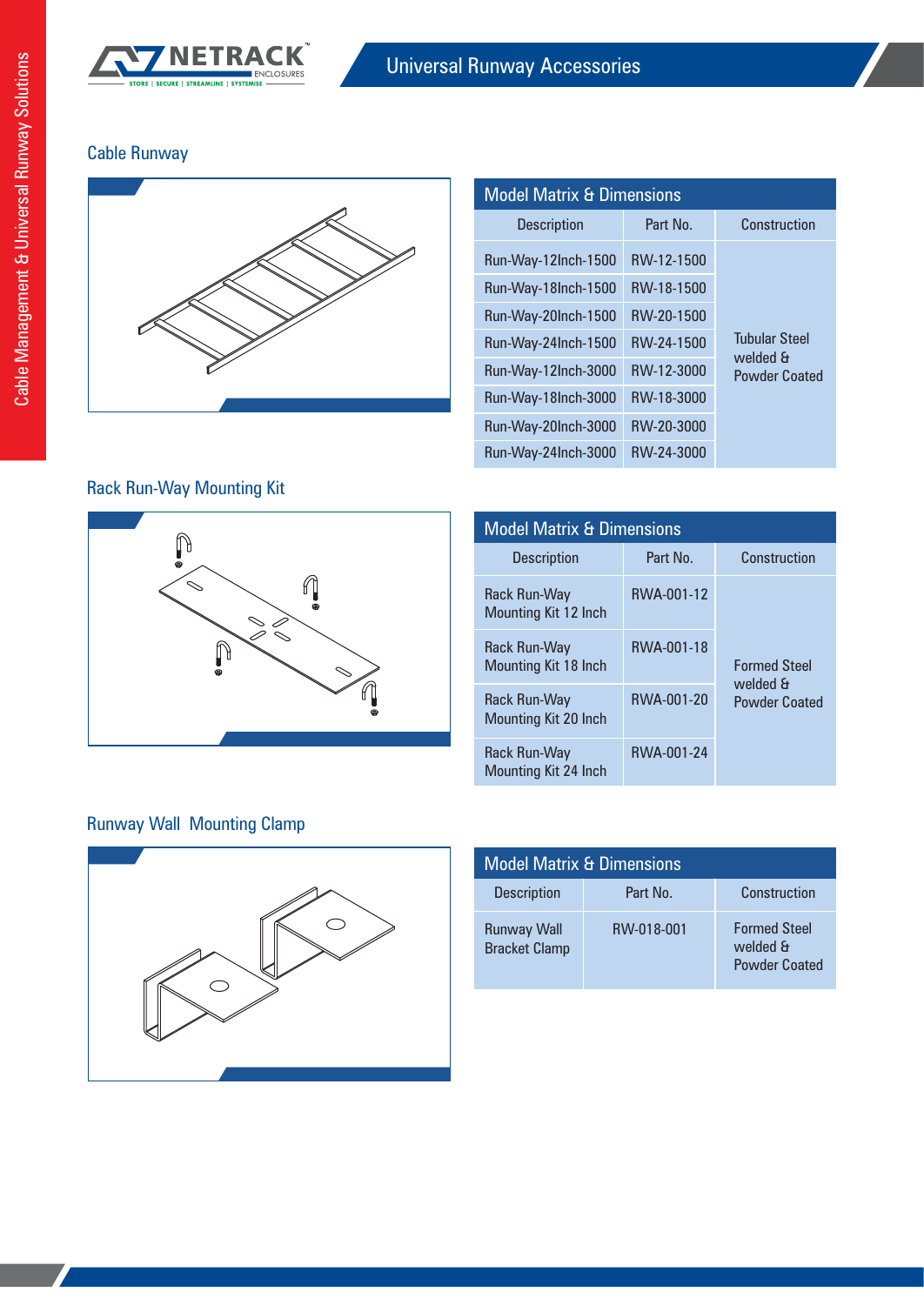

### Tee Radius **Ell Radius** Ellen Ell Radius



| <b>Model Matrix &amp; Dimensions</b> |           |                                                   | <b>Model Matrix &amp; Dimensions</b> |           |
|--------------------------------------|-----------|---------------------------------------------------|--------------------------------------|-----------|
| <b>Description</b>                   | Part No.  | Construction                                      | <b>Description</b>                   | Part No.  |
| Run-Way-12Inch-TEE                   | RW-016-12 | <b>Formed Steel &amp;</b><br><b>Powder Coated</b> | Run-Way-12Inch-ELL                   | RW-015-12 |
| Run-Way-18Inch-TEE                   | RW-016-18 |                                                   | Run-Way-18Inch-ELL                   | RW-015-18 |
| Run-Way-20Inch-TEE                   | RW-016-20 |                                                   | Run-Way-20Inch-ELL                   | RW-015-20 |
| Run-Way-24Inch-TEE                   | RW-016-24 |                                                   | Run-Way-24Inch-ELL                   | RW-015-24 |

# Model Matrix & Dimensions Description Part No.

| Run-Way-12Inch-ELL | RW-015-12 |                                                   |
|--------------------|-----------|---------------------------------------------------|
| Run-Way-18Inch-ELL | RW-015-18 | <b>Formed Steel &amp;</b><br><b>Powder Coated</b> |
| Run-Way-20Inch-ELL | RW-015-20 |                                                   |
| Run-Way-24Inch-ELL | RW-015-24 |                                                   |

**Construction** 

### Intersection **Intersection** Triangular Wall Bracket Kit



| <b>Model Matrix &amp; Dimensions</b>            |            |                           |
|-------------------------------------------------|------------|---------------------------|
| <b>Description</b>                              | Part No.   | Construction              |
| <b>Triangular Wall</b><br><b>Bracket Kit-12</b> | RWA-009-12 |                           |
| <b>Triangular Wall</b><br><b>Bracket Kit-18</b> | RWA-009-18 | <b>Formed Steel &amp;</b> |
| <b>Triangular Wall</b><br><b>Bracket Kit-20</b> | RWA-009-20 | <b>Powder Coated</b>      |
| <b>Triangular Wall</b><br><b>Bracket Kit-24</b> | RWA-009-24 |                           |



### Construction Model Matrix & Dimensions Description Part No.

| <b>DESCRIPTION</b> | Fail IVU. | <b>UUISHUULUI</b>                                 |
|--------------------|-----------|---------------------------------------------------|
| Run-Way-12Inch-INT | RW-017-12 | <b>Formed Steel &amp;</b><br><b>Powder Coated</b> |
| Run-Way-18Inch-INT | RW-017-18 |                                                   |
| Run-Way-20Inch-INT | RW-017-20 |                                                   |
| Run-Way-24Inch-INT | RW-017-24 |                                                   |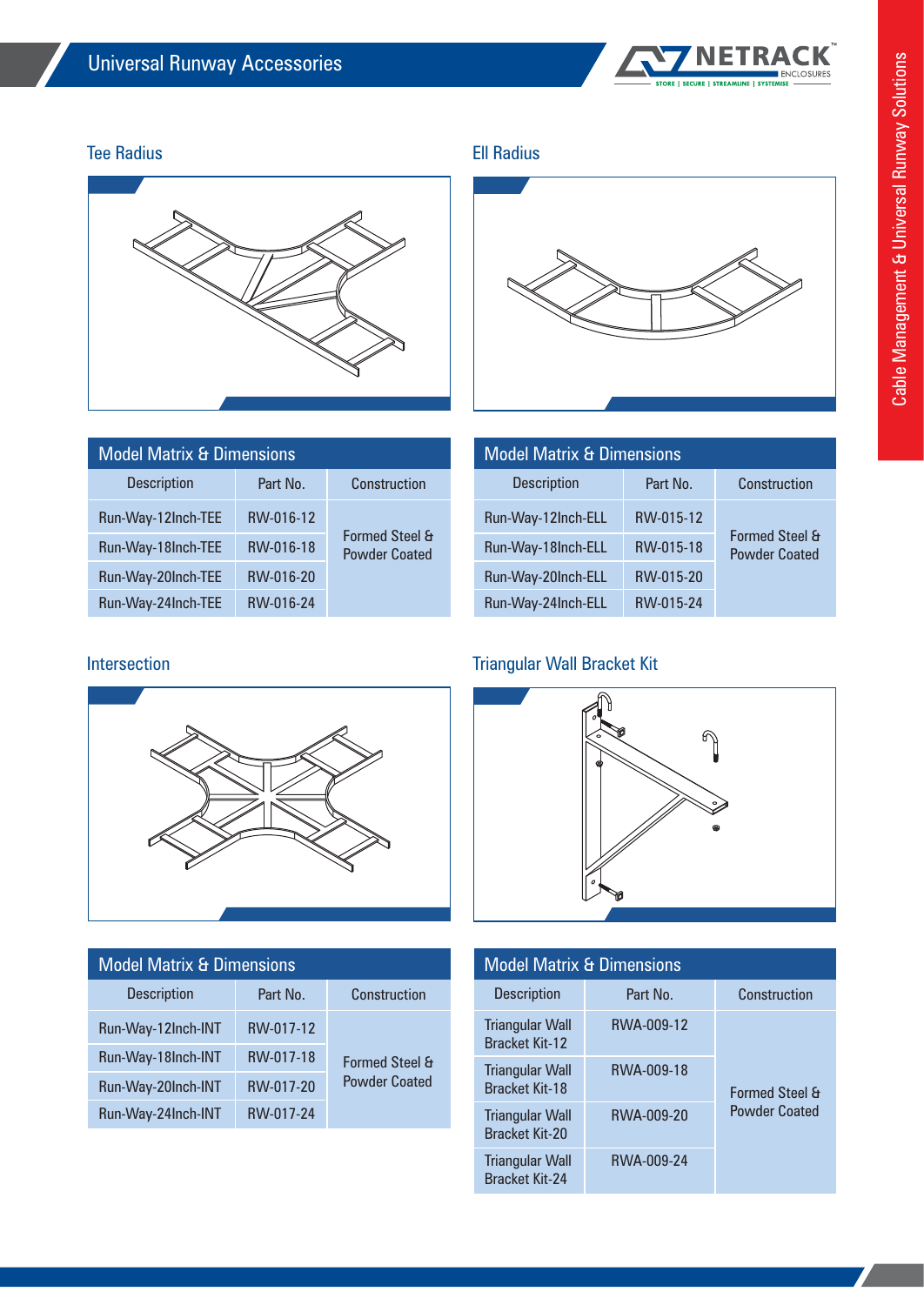

## Joint Clamp Kit Type 1



## Joint Clamp Kit Type 2



| <b>Model Matrix &amp; Dimensions</b> |                 |                                                   |
|--------------------------------------|-----------------|---------------------------------------------------|
| <b>Description</b>                   | Part No.        | Construction                                      |
| Joint Clamp Kit-Type 1               | <b>RWA-00-1</b> | <b>Formed Steel &amp;</b><br><b>Powder Coated</b> |

| <b>Model Matrix &amp; Dimensions</b> |           |                                                   |
|--------------------------------------|-----------|---------------------------------------------------|
| <b>Description</b>                   | Part No.  | Construction                                      |
| Joint Clamp Kit-Type 2               | RWA-003-2 | <b>Formed Steel &amp;</b><br><b>Powder Coated</b> |



| <b>Model Matrix &amp; Dimensions</b> |            |                           |
|--------------------------------------|------------|---------------------------|
| <b>Description</b>                   | Part No.   | Construction              |
| End Closing Kit/12-Inch              | RWA-004-12 |                           |
| End Closing Kit/18-Inch              | RWA-004-18 | <b>Formed Steel &amp;</b> |
| End Closing Kit/20-Inch              | RWA-004-20 | <b>Powder Coated</b>      |
| End Closing Kit/24-Inch              | RWA-004-24 |                           |

### End Closing Kit Cable Retainer Kit



| <b>Model Matrix &amp; Dimensions</b> |                |                                                   |
|--------------------------------------|----------------|---------------------------------------------------|
| <b>Description</b>                   | Part No.       | Construction                                      |
| Cable Retainer Kit/200               | <b>RWA-010</b> | <b>Formed Steel &amp;</b><br><b>Powder Coated</b> |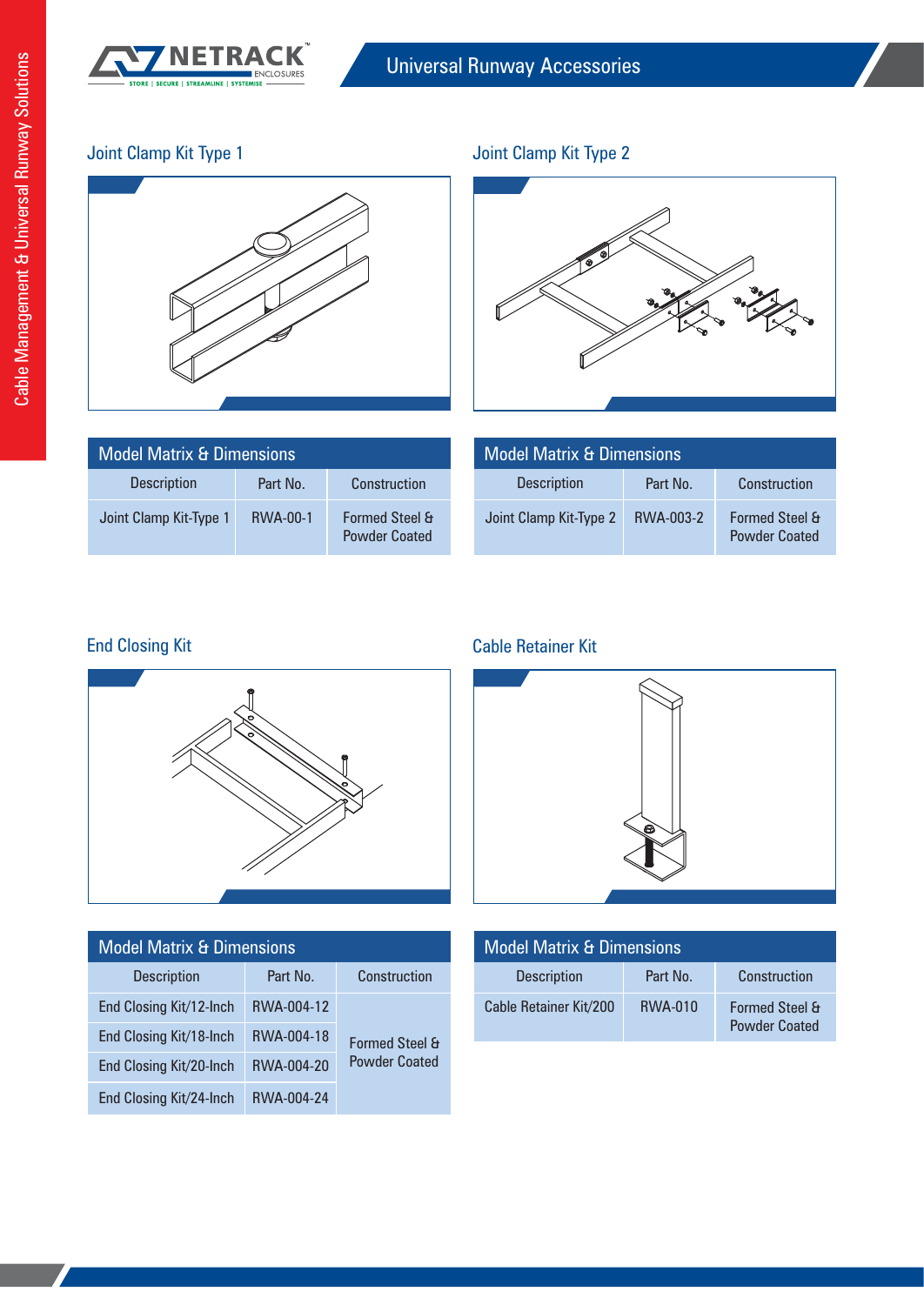

## Corner Clamp Type 1



### Corner Clamp Type 2



| <b>Model Matrix &amp; Dimensions</b> |           |                                                         |
|--------------------------------------|-----------|---------------------------------------------------------|
| <b>Description</b>                   | Part No.  | Construction                                            |
| Corner Clamp Kit Type 1              | RWA-002-1 | <b>Formed Steel</b><br>B bablaw<br><b>Powder Coated</b> |

| <b>Model Matrix &amp; Dimensions</b> |           |                                                         |
|--------------------------------------|-----------|---------------------------------------------------------|
| <b>Description</b>                   | Part No.  | Construction                                            |
| Corner Clamp Kit Type 2              | RWA-002-2 | <b>Formed Steel</b><br>welded &<br><b>Powder Coated</b> |



| <b>Model Matrix &amp; Dimensions</b>      |              |                           |
|-------------------------------------------|--------------|---------------------------|
| <b>Description</b>                        | Part No.     | Construction              |
| <b>Radius Drop Kit</b><br>6 Inch/Straight | RWA-008-6-S  |                           |
| Radius Drop Kit<br>6 Inch/Cross           | RWA-008-6-C  | <b>Formed Steel &amp;</b> |
| Radius Drop Kit<br>12 Inch/Straight       | RWA-008-12-S | <b>Powder Coated</b>      |
| Radius Drop Kit<br>12 Inch/Cross          | RWA-008-12-C |                           |

### Radius Drop Kit **Floor Mount Kit** Floor Mount Kit



| <b>Model Matrix &amp; Dimensions</b> |            |                                                   |
|--------------------------------------|------------|---------------------------------------------------|
| <b>Description</b>                   | Part No.   | Construction                                      |
| <b>Floor Mount Kit</b>               | RW-019-001 | <b>Formed Steel &amp;</b><br><b>Powder Coated</b> |